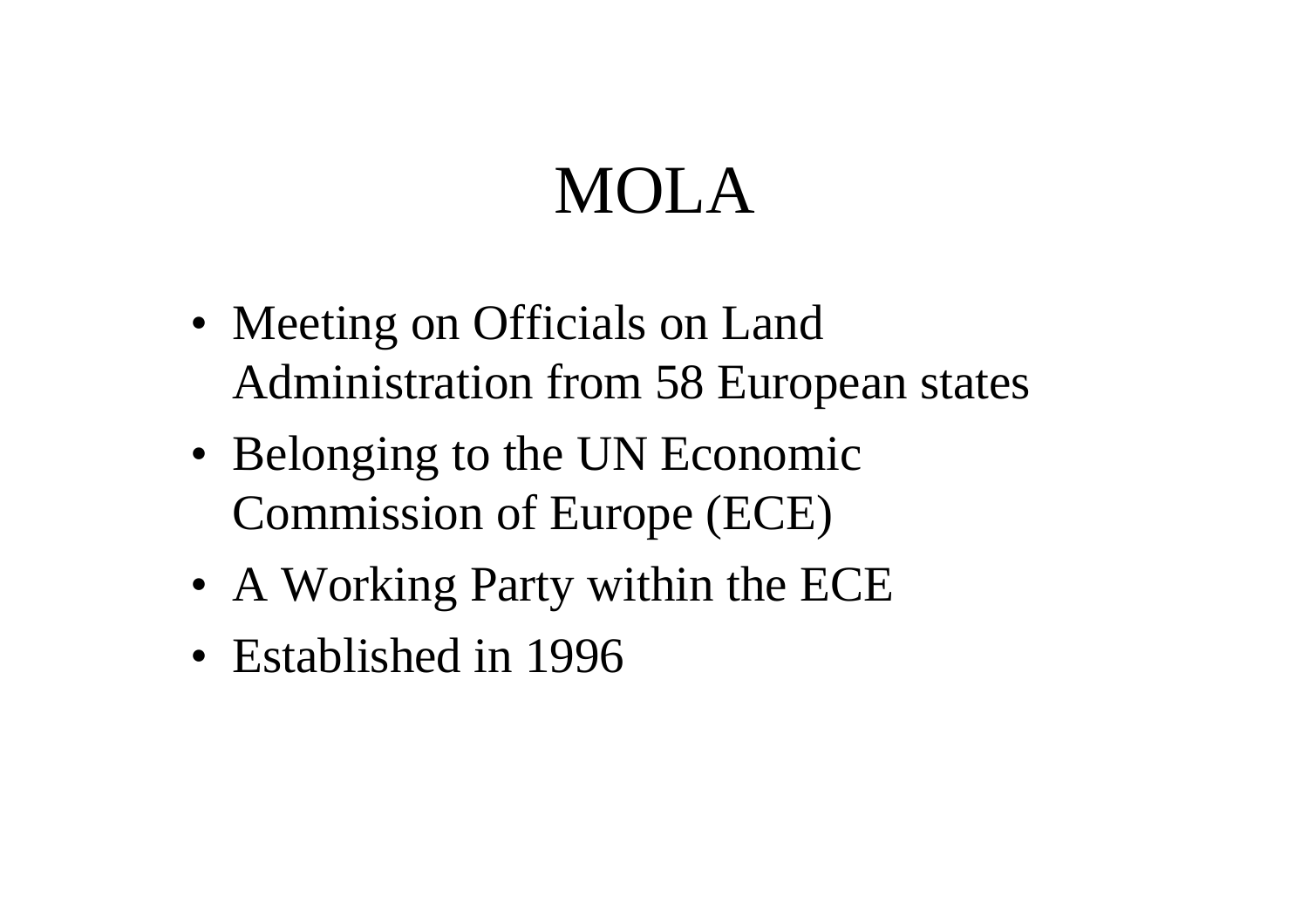# Doing what

- Dealing with cadastre, land registration, land consolidation, valuation, LIS
- Focusing on transition countries
- Raising awareness
- Technical advice
- Country profile and assessement missions
- Co-ordination of foreign assistance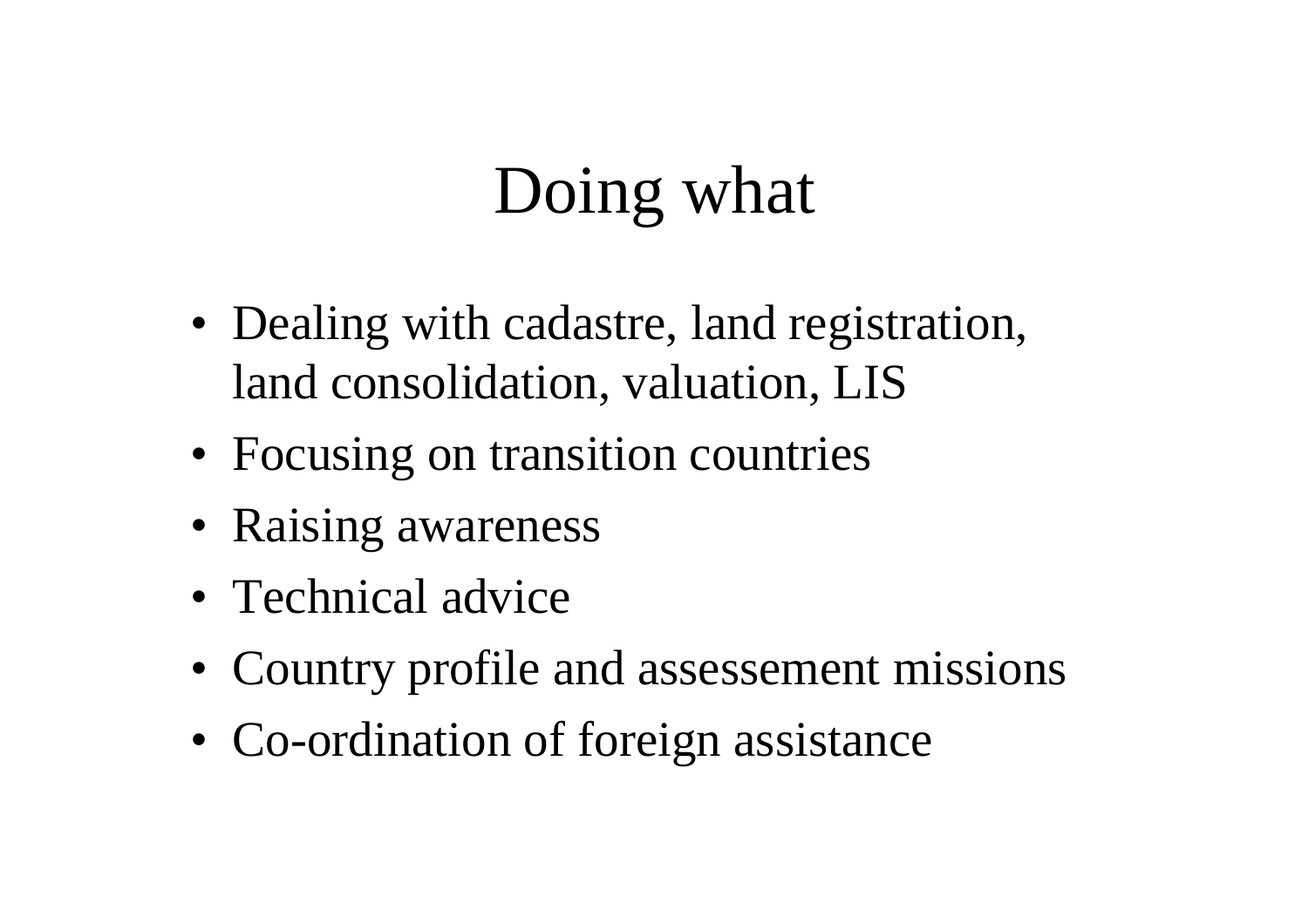### The European Agenda

- Massive privatisation and restitution in east
- Modernisation of land administration in west:
	- improved services through merging of registers and/or linking of data providing one-stop shopping
	- digital cadastral maps
	- outsourcing (?)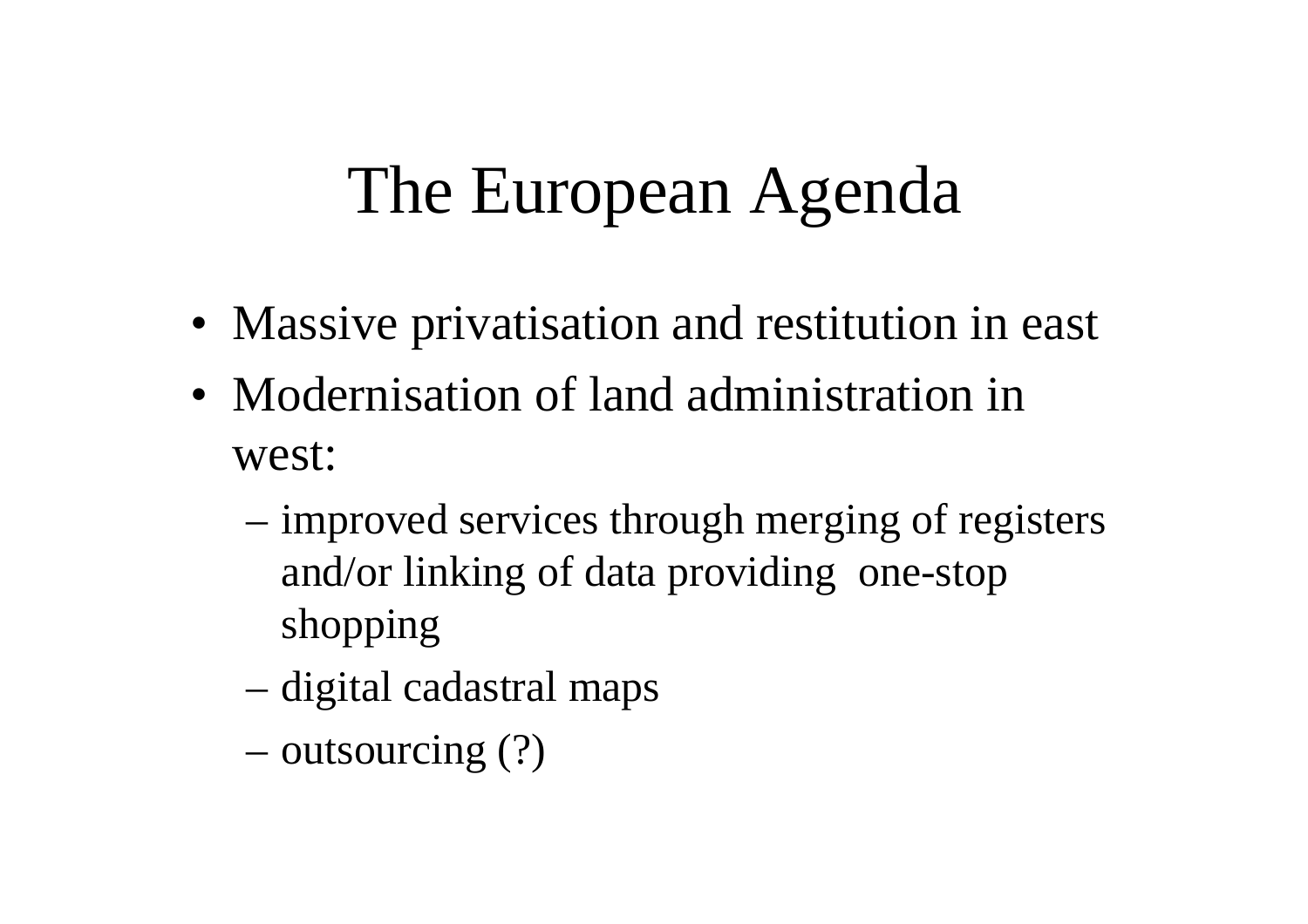# The challange towards the transistion countries

- Help the market economy working in former socialist countries
- Help privatisation and restitution of land rights
- Foster investment in the housing sector, etc
- Contribute to better land management
- Promote access to property for women and poor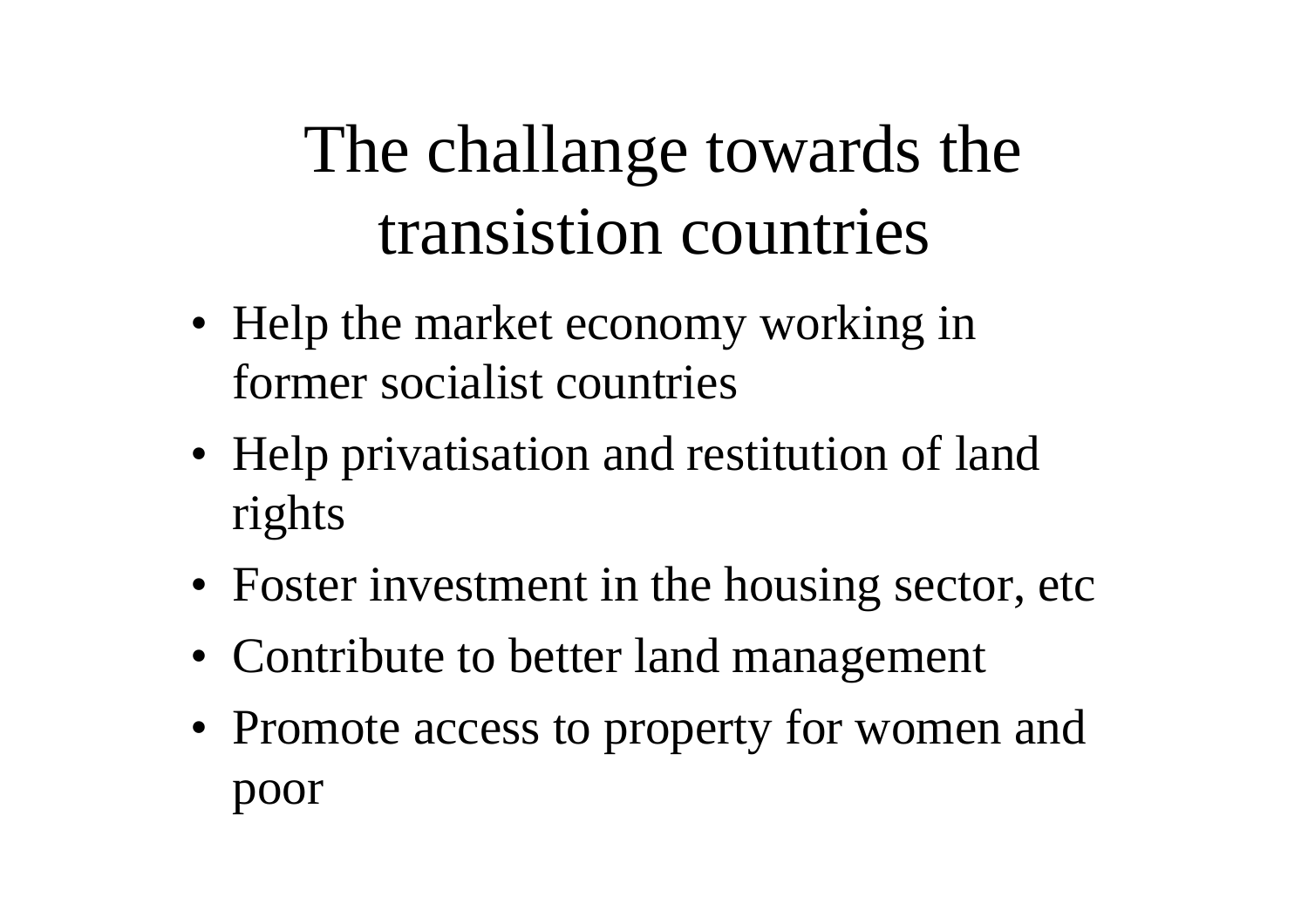## Transition countries towards west

- Restitution largely undertaken land markets still not working
- Massive investments needed in registers and mapping
- Ineffective land structures established
- Separation of ownership buildings land
- Problems of co-ownership
- Flats privatised without establishing condominums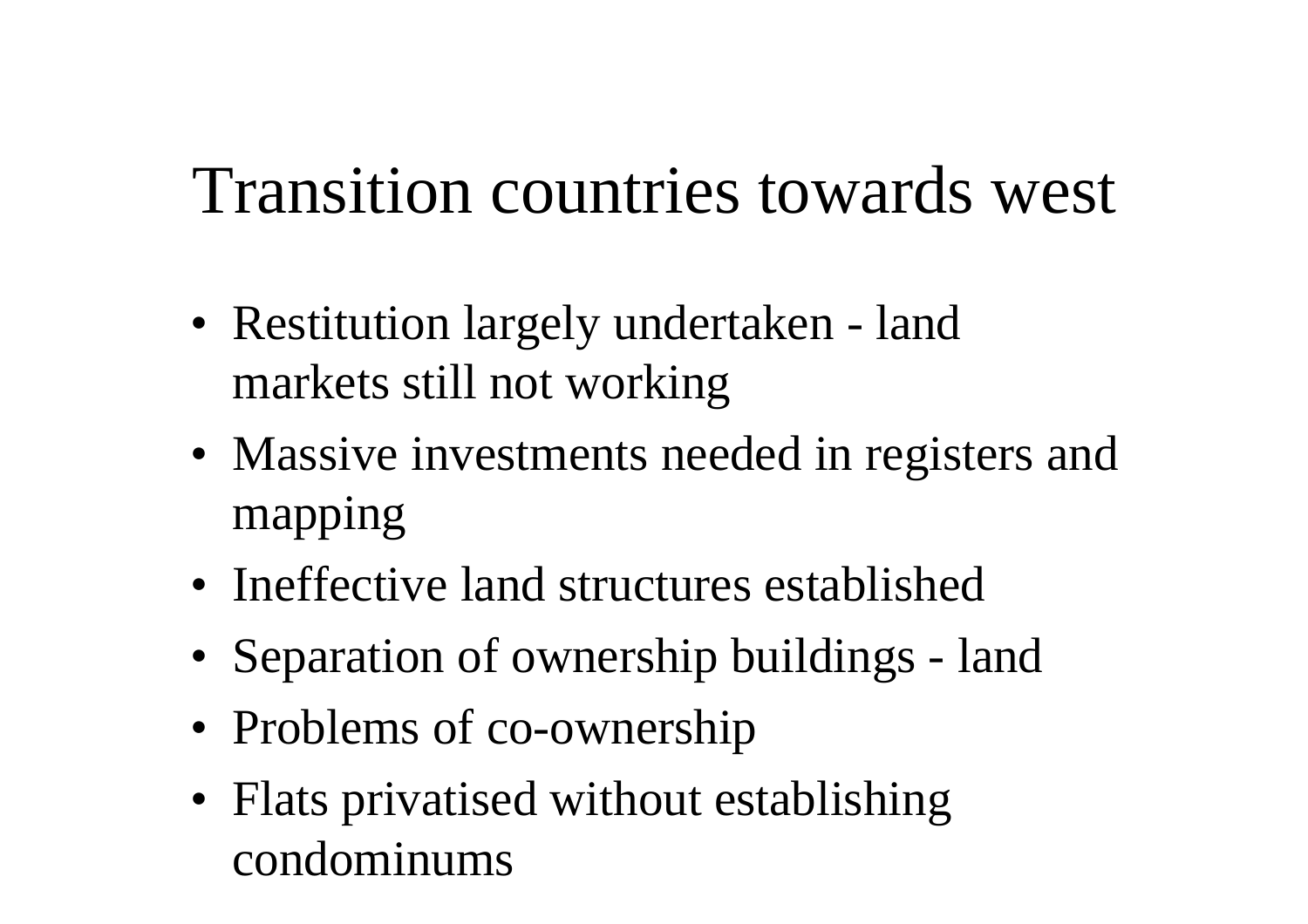#### Former Soviet Republics

- Variations, but generally less progress than in west
- First time introduction of widespread private ownership
- Lack of basic legislation on many republics
- Huge problems in respect to multi-family residential buildings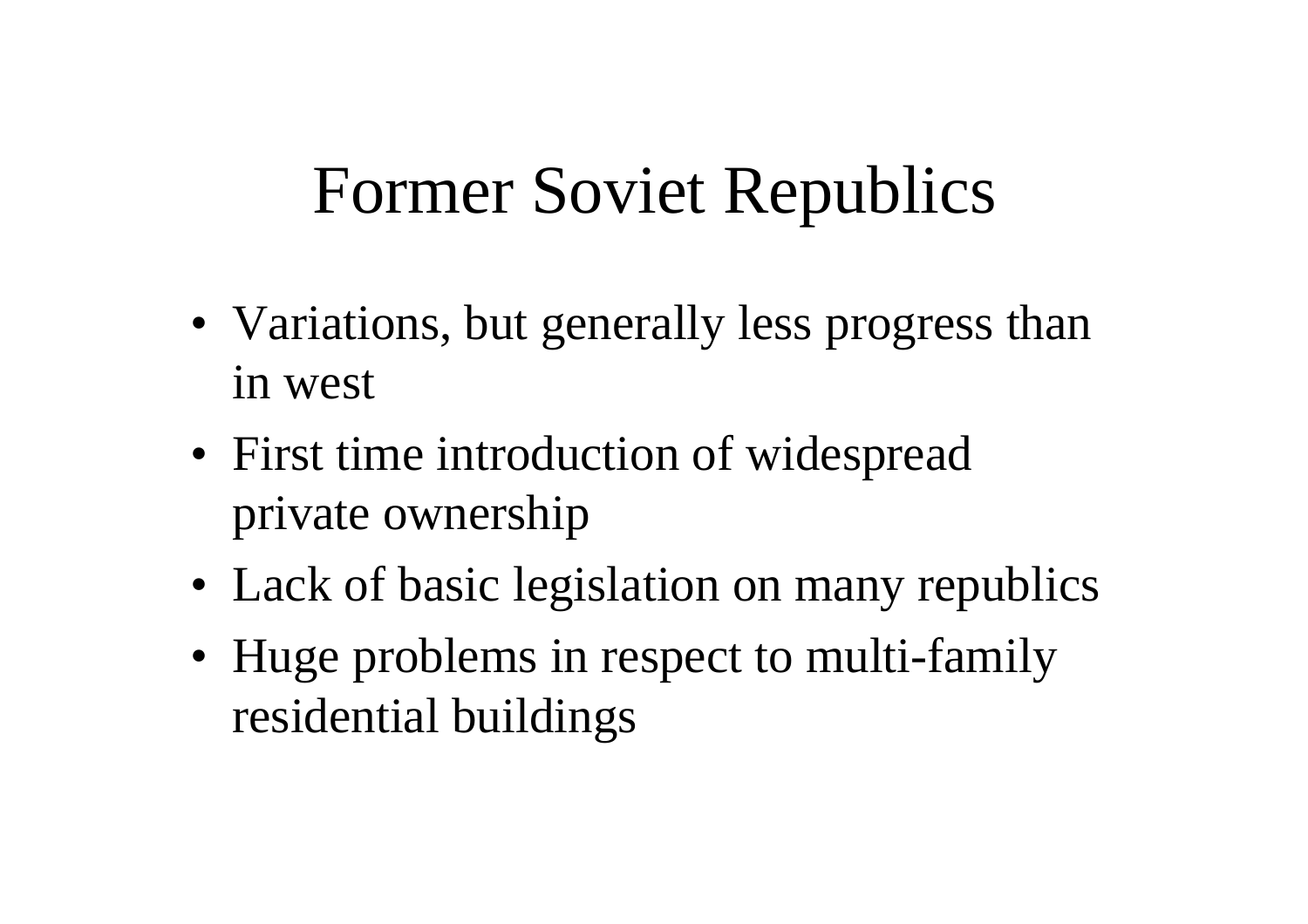## Obstacles and opportunities

- Lack of top level commitment
- Political and bureaucratic rivaleries
- To ambitous standards for geodetic precision and data collection
- Lack of management skills
- Too much focus on rural land
- Foreign assistance not co-ordinated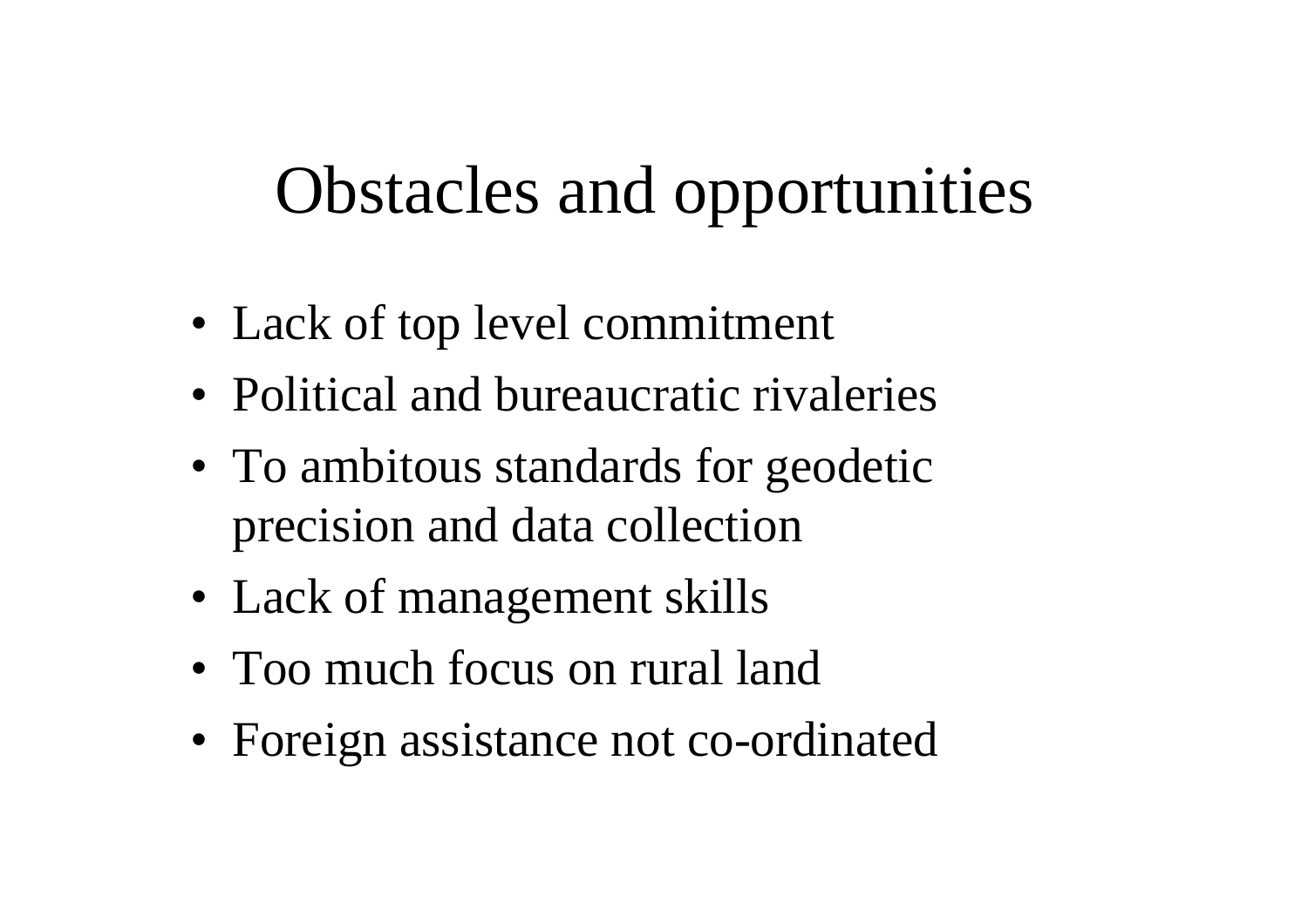#### MOLA's contribution

- General guidelines for land administration
- Inventories of organisations, projects, current legislation, etc
- Technical workshops providing recommendations
- Guidelines for foreign assistance
- Missions
- Raising awareness